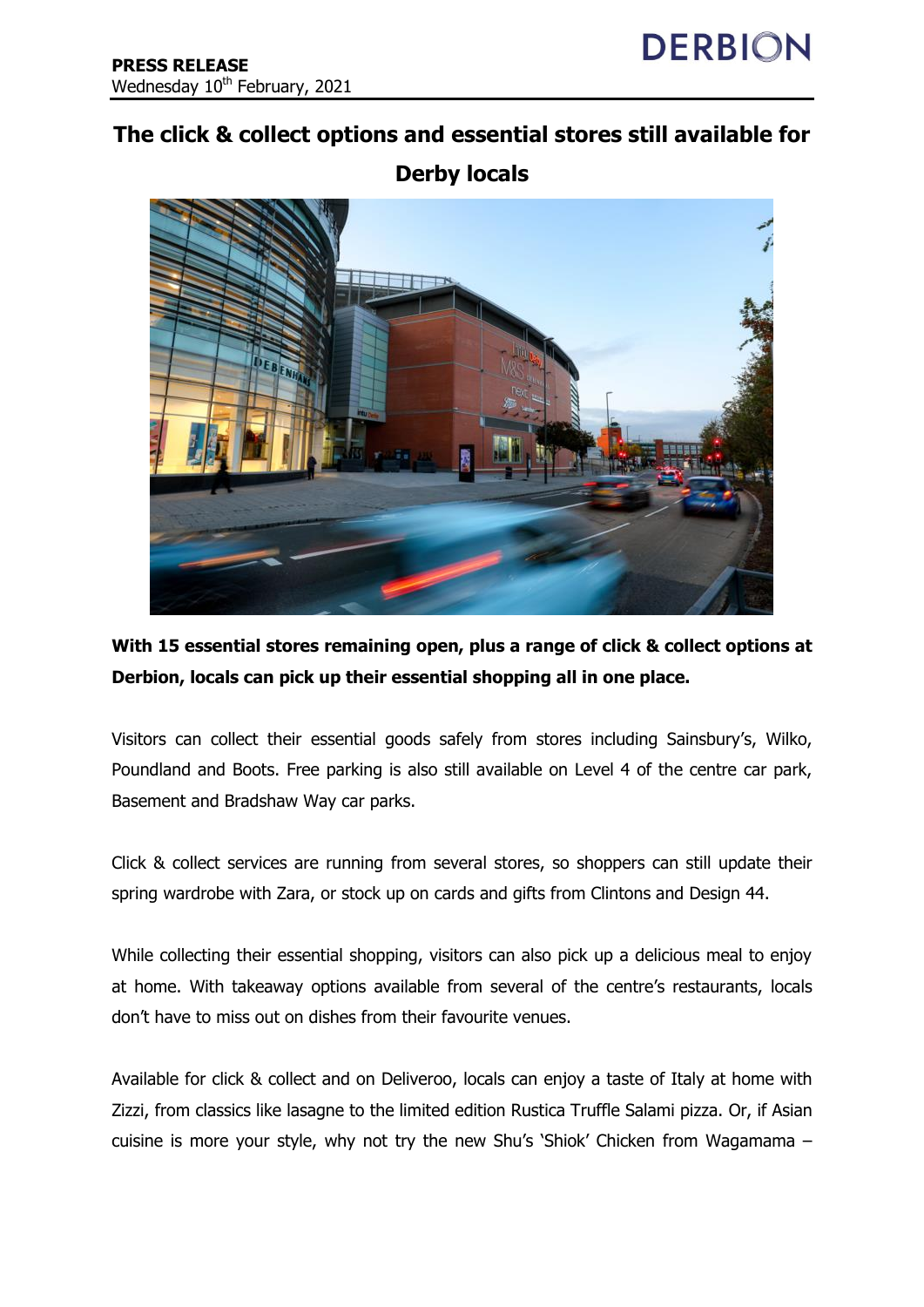garlic and ginger marinated chicken, served on a bed of fragrant coconut and lemongrass dressed rice, available to pick up or have delivered straight to your door.

There are a number of safety measures in place across the centre, with the requirement to wear face coverings indoors, staff on hand to help manage footfall, hand sanitising stations throughout, as well as an enhanced cleaning regime across all visitor touch points.

Adam Tamsett, general manager at Derbion, commented: "We are proud to offer a safe essential shopping experience for the Derbyshire community, with a range of essential stores all in one place and free parking available to keep everyone's experience as hassle free as possible.

"Over this difficult period, we hope we can serve Derby locals safely and create the best possible in-centre experience with our range of takeaway and click & collect services."

For a full list of the retailers open at Derbion and for information on the safety and hygiene measures in-place, please visit [www.derbycentre.co.uk.](file:///C:/Users/User/AppData/Local/Microsoft/Windows/INetCache/Content.Outlook/3NBK1DRL/www.derbycentre.co.uk)

## **ENDS**

For all press enquiries, please contact Rewired PR on [Derbion@rewiredpr.com,](mailto:Derbion@rewiredpr.com) or:

| <b>Ely Price</b>    | Ely@rewiredpr.com    |
|---------------------|----------------------|
| <b>Grace Coniry</b> | Grace@rewiredpr.com  |
| Sophie Rashley      | Sophie@rewiredpr.com |

## **Notes to editors**

Essential stores open:

- **Boots**
- Eurochange
- Grape Tree
- Holland & Barrett
- Home Bargains
- Iceland
- Kanoo
- **M&S**
- Optique Vision
- Poundland
- Pure Electric
- Sainsbury's